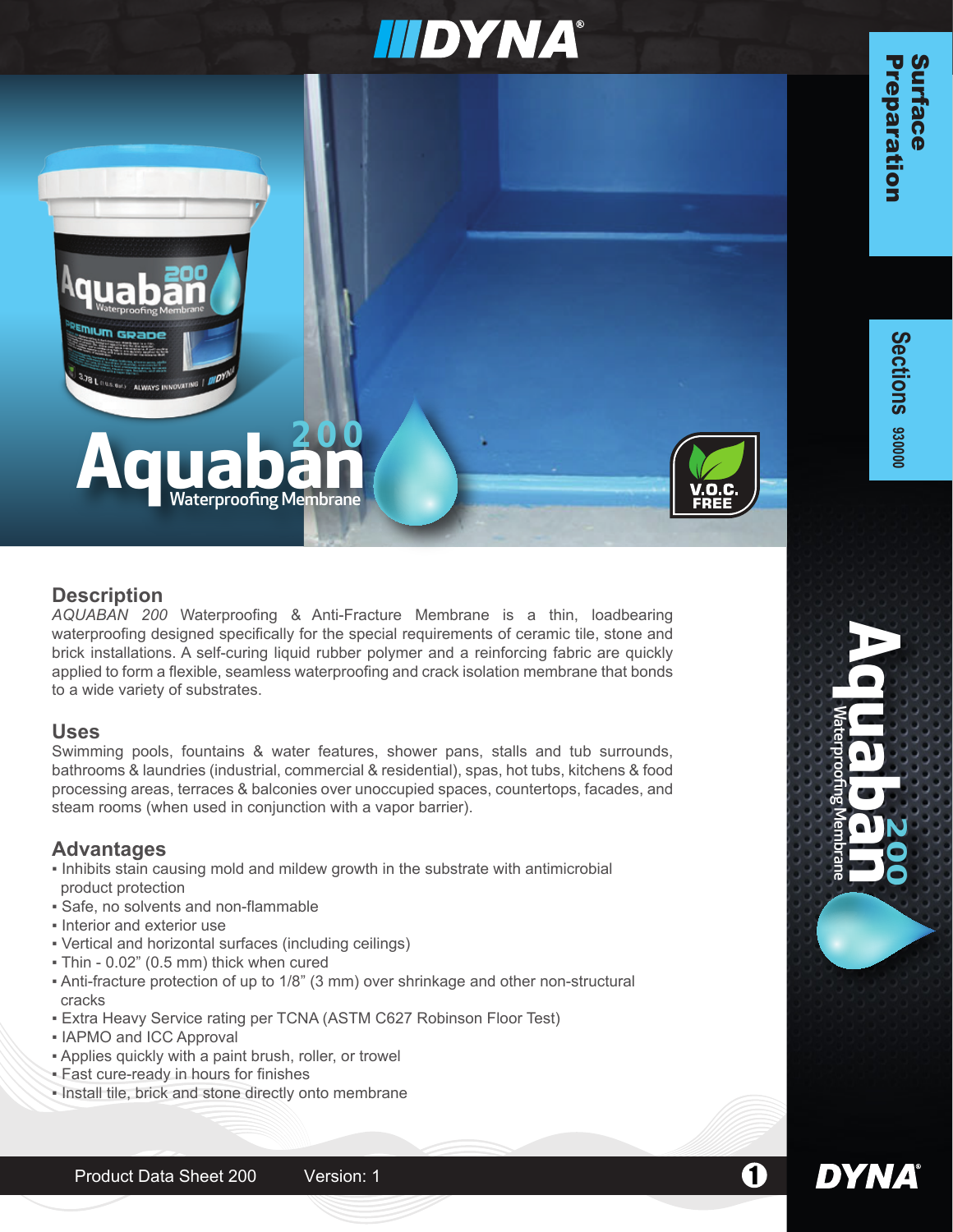

- **Easy cleanup-use water while fresh**
- Protects concrete & reinforcing steel from corrosion

#### **Suitable Substrates**

Concrete, cement mortar beds, cement plaster, concrete and brick masonry, Exterior Glue, Plywood, Gypsum Wallboard, ceramic tile and stone, cement terrazzo, cement backer board.

### **Available Packaging & Color**

5 Gallon (18.9 L) pail liquid 1 Gallon (3.78 L) jug liquid Color: Blue

#### **Coverage**

5 Gallon (18.9 L) - 250 ft<sup>2</sup> (23.2 m<sup>2</sup>) 1 Gallon (3.78 L) - 50 ft<sup>2</sup> (4.6 m<sup>2</sup>)

#### **Limitations**

Do not use as a primary roofing membrane over occupied space. Do not use over expansion joints, structural cracks or cracks with vertical differential movement. Do not use over cracks >1/8" (3 mm) in width. Do not use as a vapor barrier (especially in steam rooms). Not for use directly over particle board, luan, Masonite®, or hardwood floors. Do not expose unprotected membrane to sun or weather for >30 days Do not expose to negative hydrostatic pressure, excessive vapour transmission or solvents.Must be covered with ceramic tile, stone, brick, concrete, screeds, terrazzo or other traffic-bearing course. Do not install directly over single layer wood floors, plywood tubs / showers / fountains or similar constructs.

#### **Surface Preparation**

Surface temperature must be 45-90°F (7-32°C) during application and for 24 hours after installation. All substrates must be structurally sound, clean and free of dirt, oil, grease, loose/peeling paint, laitance, efflorescence, concrete sealers or curing compounds. Make rough or uneven concrete smooth to a wood float or better finishwith a *DYNA* Underlayment. Do not level with gypsum or asphalt based products. Maximum deviation in plane must not exceed 1/4" in 10 ft (6 mm in 3 m) with no more than 1/16" in 1 ft (1.5 mm in 0.3 m) variation between high spots. Dampen hot, dry surfaces and sweep off excess water—installation may be made on a damp surface. New concrete slabs shall be damp cured and a minimum of 14 days old before application. Maximum amount of moisture in the concrete substrate should not exceed 5 lbs/1000 square feet (2.26 kg/92.9  $\text{m}^2$ ) 24 hrs. per ASTM F-1869 or 75% relative humidity as measured with moisture probes.

**1.** Installer must verify that deflection under all live, dead and impact loads of interior plywood floors does not exceed industry standards of L/360 for ceramic tile and brick or L/480 for stone installations where L=span length.

**2.** Minimum construction for interior plywood floors: SUBFLOOR: 5/8" (15 mm) thick exterior glue plywood, either plain with all sheet edges blocked or tongue and groove, over bridged joints spaced 16" (400 mm) o.c. maximum; fasten plywood 6" (150 mm) o.c. along sheet ends and 8" (200 mm) o.c. along intermediate supports with 8d ring-shank, coated or hot dip galvanized nails (or screws); allow 1/8" (3 mm) between sheet ends and 1/4" (6 mm) between sheets edges; all sheet ends must be supported by a framing member; glue sheets to joints with construction adhesive; UNDERLAYMENT: 5/8" (15 mm) thick exterior glue plywood fastened 6" (150 mm) o.c. along sheet ends and 8" (200 mm) o.c. in the panel

**DYNA** 

**200 Aquaban** Waterproofing Membrane

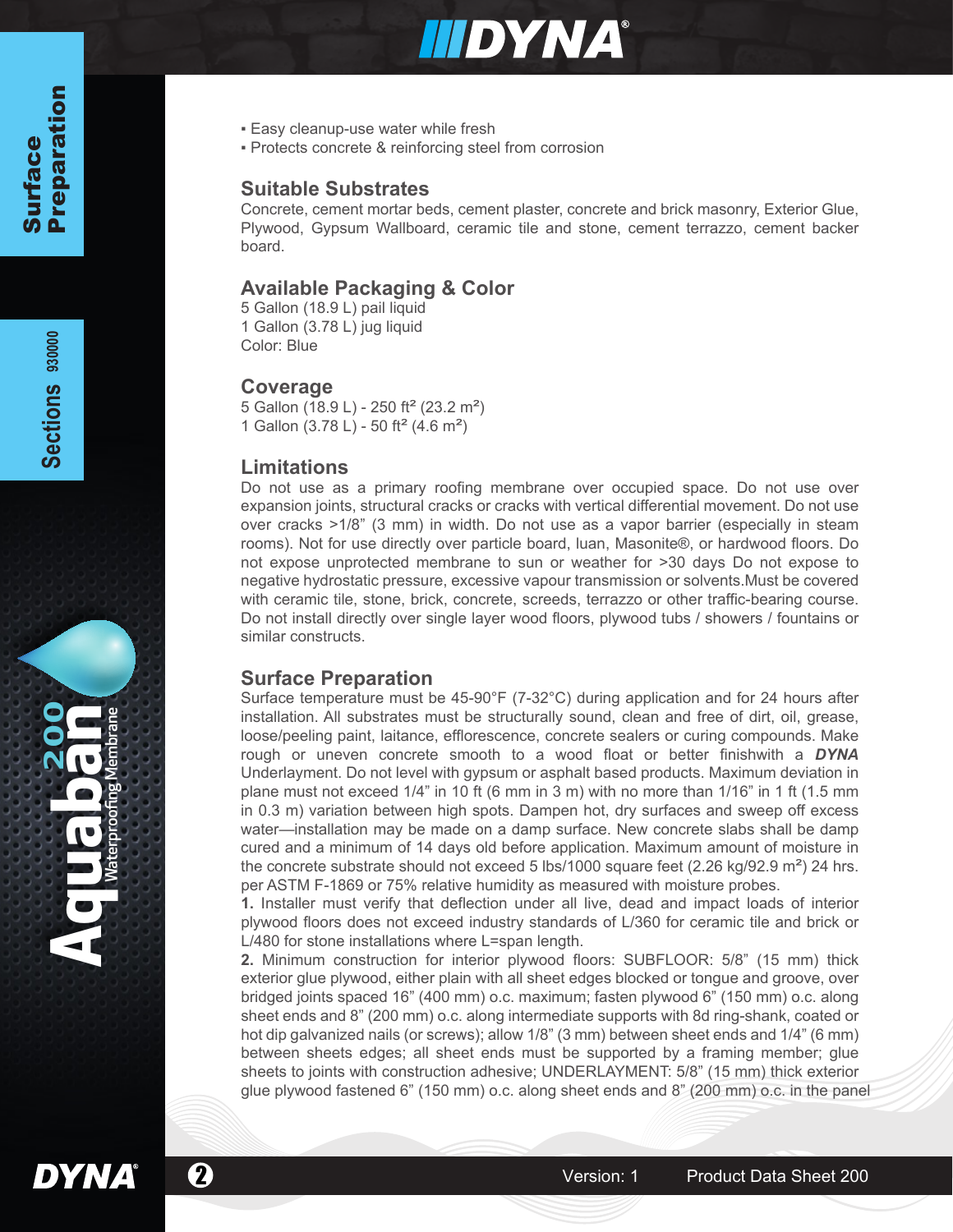

field (both directions) with 8d ring-shank, coated or hot dip galvanized nails (or screws); allow 1/8" (3 mm) to 1/4" (6 mm) between sheets and 1/4" (6 mm) between sheet edges and any abutting surfaces; offset underlayment joints from joints in subfloor and stagger joints between sheet ends; glue underlayment to subfloor with construction adhesive.

## **A) Pre-Treating Cracks and Joints**

Apply a liberal coat of *AQUABAN 200* approximately 8" (200 mm) wide over substrate cracks, cold joints, control joints and board joints using a paint brush or roller (heavy napped roller cover). Place 6" (150 mm) wide A*QUABAN 200* fabric into the wet *AQUABAN 200* liquid. Press down on *AQUABAN 200* fabric with brush or roller until the *AQUABAN 200* liquid "bleeds" through from below. Then apply another liberal coat of *AQUABAN 200* liquid over the entire surface of the fabric.

## **B) Pre-Treating Covers, Corners & Seams**

Apply a liberal coat of *AQUABAN 200* liquid approximately 8" (200 mm) wide over substrate coves, corners, seams, joints and changes in plane using a paint brush or roller (heavy napped roller cover). Fold 6" (15 cm) wide *AQUABAN 200* fabric in half and place it into the coat of wet *AQUABAN 200* liquid. Flash *AQUABAN 200* fabric 3" (75 mm) up walls and other vertical surfaces. Press down on *AQUABAN 200* fabric with brush or roller until the *AQUABAN 200* liquid "bleeds" through from below. Then apply another liberal coat of *AQUABAN 200* liquid over the entire surface of the *AQUABAN 200* fabric.

## **Main Application**

Allow any pre-treated areas to dry to the touch. Apply a liberal coat of *AQUABAN 200* liquid with brush or roller over substrate including pretreated areas. Lay *AQUABAN 200* fabric into wet *AQUABAN 200* liquid and smooth out any wrinkles. Press *AQUABAN 200* fabric with brush or roller until *AQUABAN 200* liquid "bleeds" through to surface. Lap seams approximately 2" (50 mm). Flash *AQUABAN 200* up over pretreated coves and corners, so such areas have two layers of *AQUABAN 200* fabric. Apply another liberal coat of *AQUABAN 200* liquid over *AQUABAN 200* fabric to saturate it. Let topcoat dry to the touch, approximately 1-3 hours at 70°F (21°C) and 50% RH. Make another liberal coat of *AQUABAN 200* liquid to seal entire surface. When last coat has dried to the touch, inspect final surface for pinholes, voids, thin spots or other defects. Use additional *AQUABAN 200* liquid to seal defects.

#### **Expansion Joints**

Apply a liberal coat of *AQUABAN 200* liquid around and down into substrate expansionjoints. Loop 6" (150 mm) wide A*QUABAN 200* fabric down into joint. Cover with a second layer of *AQUABAN 200* liquid.

## **Control Jointst**

Ceramic tile, stone and brick installations must include sealant filled joints over any control joints in the substrate. However, the sealant filled joints can be offset horizontally, by as much as one tile width from the substrate control joint location, to coincide with the grout joint pattern.

## **Cleaning**

While wet, *AQUABAN 200* liquid can be washed from tools with water.